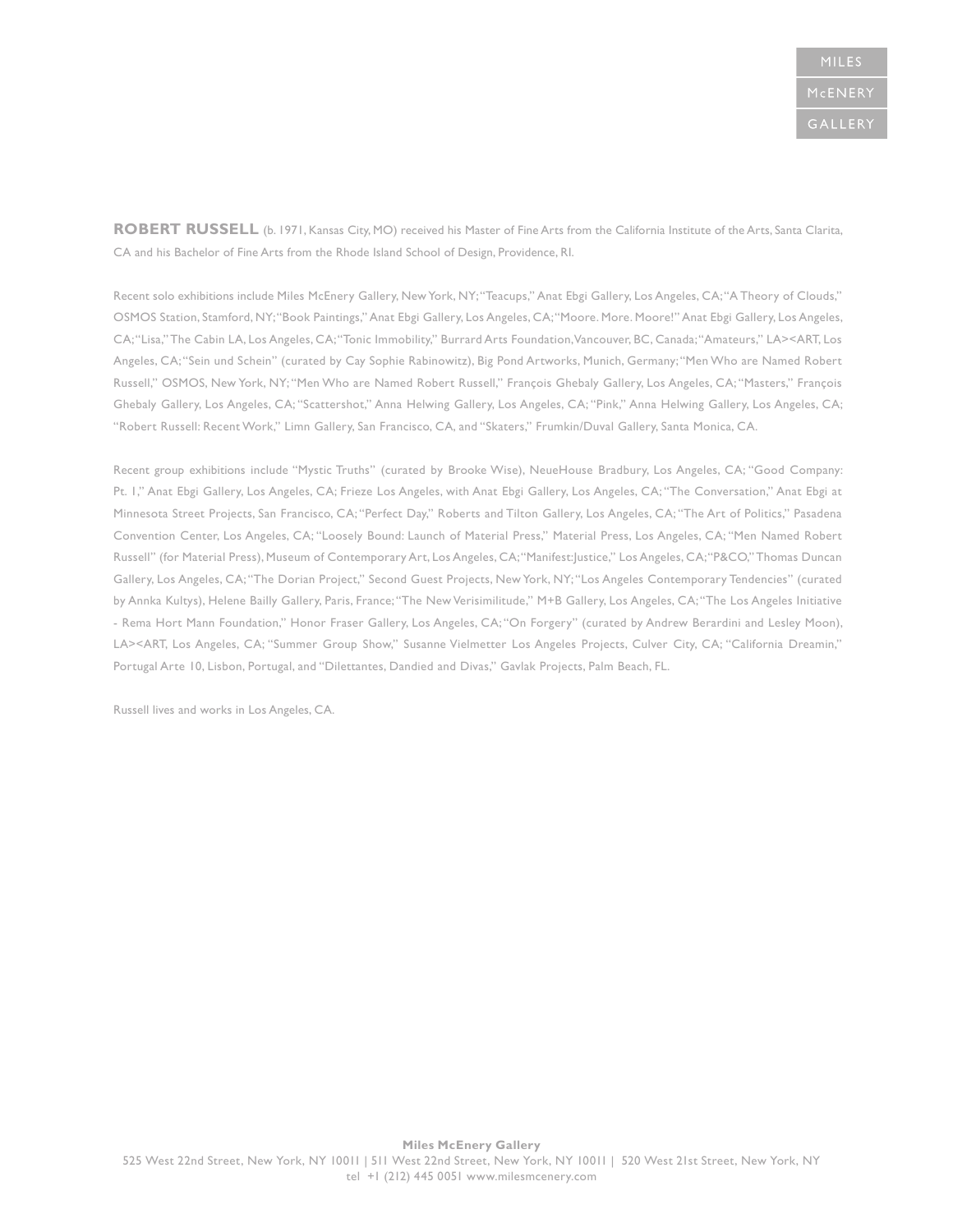### **ROBERT RUSSELL**

Born in 1971 in Kansas City, MO Lives and works in Los Angeles, CA

## **EDUCATION**

2006 MFA, California Institute of the Arts, Santa Clarita, CA

1994 BFA, Rhode Island School of Design, Providence, RI

### **SOLO EXHIBITIONS**

| 2022 | Miles McEnery Gallery, New York, NY                                                      |
|------|------------------------------------------------------------------------------------------|
| 2021 | "Teacups," Anat Ebgi Gallery, Los Angeles, CA                                            |
| 2020 | "A Theory of Clouds," OSMOS Station, Stamford, NY                                        |
| 2019 | "Book Paintings," Anat Ebgi Gallery, Los Angeles, CA                                     |
| 2018 | "Moore. More. Moore!" Anat Ebgi Gallery, Los Angeles, CA                                 |
| 2016 | "Lisa," The Cabin LA, Los Angeles, CA                                                    |
| 2015 | "Tonic Immobility," Burrard Arts Foundation, Vancouver, BC, Canada                       |
|      | "Amateurs," LA> <art, angeles,="" ca<="" los="" td=""></art,>                            |
|      | "Sein und Schein" (curated by Cay Sophie Rabinowitz), Big Pond Artworks, Munich, Germany |
| 2013 | "Men Who are Named Robert Russell," OSMOS, New York, NY                                  |
|      | "Men Who are Named Robert Russell," François Ghebaly Gallery, Los Angeles, CA            |
| 2010 | "Masters," François Ghebaly Gallery, Los Angeles, CA                                     |
| 2007 | "Scattershot," Anna Helwing Gallery, Los Angeles, CA                                     |
| 2005 | "Pink," Anna Helwing Gallery, Los Angeles, CA                                            |
|      | "Robert Russell: Recent Work," Limn Gallery, San Francisco, CA                           |
| 2003 | "Skaters," Frumkin/Duval Gallery, Santa Monica, CA                                       |
| 2002 | "Eight Gardeners," Frumkin/Duval Gallery, Santa Monica, CA                               |
| 2001 | "After Images," Frumkin/Duval Gallery, Santa Monica, CA                                  |

#### **GROUP EXHIBITIONS**

| 2021 | "Mystic Truths" (curated by Brooke Wise), NeueHouse Bradbury, Los Angeles, CA |
|------|-------------------------------------------------------------------------------|
| 2020 | "Good Company: Pt. I," Anat Ebgi Gallery, Los Angeles, CA                     |
| 2019 | Frieze Los Angeles, with Anat Ebgi Gallery, Los Angeles, CA                   |
|      | "The Conversation," Anat Ebgi at Minnesota Street Projects, San Francisco, CA |
| 2016 | "Perfect Day," Roberts and Tilton Gallery, Los Angeles, CA                    |
|      | "The Art of Politics," Pasadena Convention Center, Los Angeles, CA            |

**Miles McEnery Gallery** 

525 West 22nd Street, New York, NY 10011 | 511 West 22nd Street, New York, NY 10011 | 520 West 21st Street, New York, NY tel +1 (212) 445 0051 www.milesmcenery.com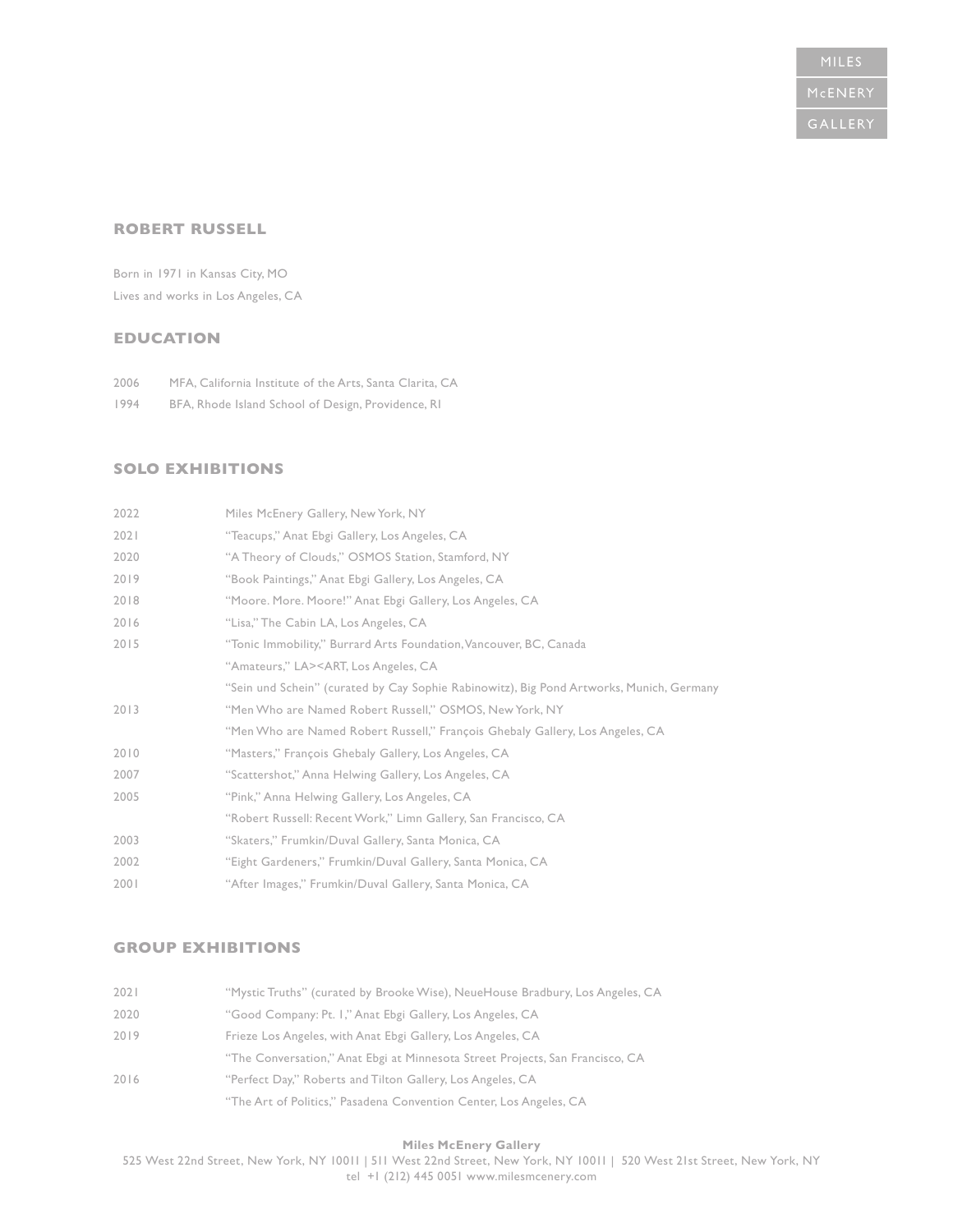| 2015 | "Loosely Bound: Launch of Material Press," Material Press, Los Angeles, CA                                    |
|------|---------------------------------------------------------------------------------------------------------------|
|      | "Men Named Robert Russell" (for Material Press), Museum of Contemporary Art, Los Angeles, CA                  |
|      | "Manifest: Justice," Los Angeles, CA                                                                          |
| 2013 | "P&CO," Thomas Duncan Gallery, Los Angeles, CA                                                                |
| 2012 | "The Dorian Project," Second Guest Projects, New York, NY                                                     |
|      | "Los Angeles Contemporary Tendencies" (curated by Annka Kultys), Helene Bailly Gallery, Paris, France         |
| 2011 | "The New Verisimilitude," M+B Gallery, Los Angeles, CA                                                        |
|      | Art Brussels, Brussels, Belgium                                                                               |
|      | "The Los Angeles Initiative - Rema Hort Mann Foundation," Honor Fraser Gallery, Los Angeles, CA               |
|      | "On Forgery" (curated by Andrew Berardini and Lesley Moon), LA> <art, angeles,="" ca<="" los="" td=""></art,> |
| 2010 | Art Los Angeles Contemporary, Los Angeles, CA                                                                 |
|      | "Summer Group Show," Susanne Vielmetter Los Angeles Projects, Culver City, CA                                 |
|      | "Billboard Project," Portugal Arte 10, Lisbon, Portugal                                                       |
|      | "California Dreamin," Portugal Arte 10, Lisbon, Portugal                                                      |
| 2009 | "Dilettantes, Dandied and Divas," Gavlak Projects, Palm Beach, FL                                             |
| 2008 | The Cartin Collection, at Ars Libri, Boston, MA                                                               |
|      | "Going Out of Business," Anna Helwing Gallery, Los Angeles, CA                                                |
| 2007 | "Distinctive Messengers," House of Campari, Venice, CA                                                        |
| 2006 | "Farewell to Icon," Anna Helwing Gallery, Los Angeles, CA                                                     |
|      | "MFA WMD's: Selections from LA Schools," Track 16 at The 2nd Annual L.A. Weekly Biennial, Santa Monica, CA    |
|      | "Collisions & Pileups: MFA Thesis Exhibition," Armory Northwest, Los Angeles, CA                              |
|      | "Nightmares of Summer," Marcello Marvelli Gallery, New York, NY                                               |
| 2001 | "The World of Figure," Limn Gallery, San Francisco, CA                                                        |
| 2000 | "The Changing Face of Portraiture," Guggenheim Gallery, Chapman University, Orange, CA                        |
|      |                                                                                                               |

## **RESIDENCIES**

2015 Artist in Residence, Burrard Arts Foundation, Vancouver, BC, Canada

# **BIBLIOGRAPHY**

| 2022 | Lev, Naomi, "A Delicate Life," essay in Robert Russell, New York: Miles McEnery Gallery, Web.                  |
|------|----------------------------------------------------------------------------------------------------------------|
| 2021 | Aton, Francesca, "Artist Robert Russell Discusses Memorializing Teacups and Their Owners in His Photorealistic |
|      | Paintings," ARTnews, 25 February.                                                                              |
|      | Zellen, Jody, "Gallery Rounds: Robert Russell," artillery, 17 February.                                        |
|      | "Stromberg, Matt, and Elisa Wouk Almino, "Your Concise Los Angeles Art Guide for February 2021,"               |
|      | Hyperallergic, 3 February.                                                                                     |
|      | "Teacups' An Exhibition by Robert Russell at Anat Ebgi, Los Angeles," Purple Magazine, I February.             |
| 2019 | Simmons, Jessica, "Robert Russell at Anat Ebgi," CARLA, 22 May.                                                |

**Miles McEnery Gallery** 

525 West 22nd Street, New York, NY 10011 | 511 West 22nd Street, New York, NY 10011 | 520 West 21st Street, New York, NY tel +1 (212) 445 0051 www.milesmcenery.com